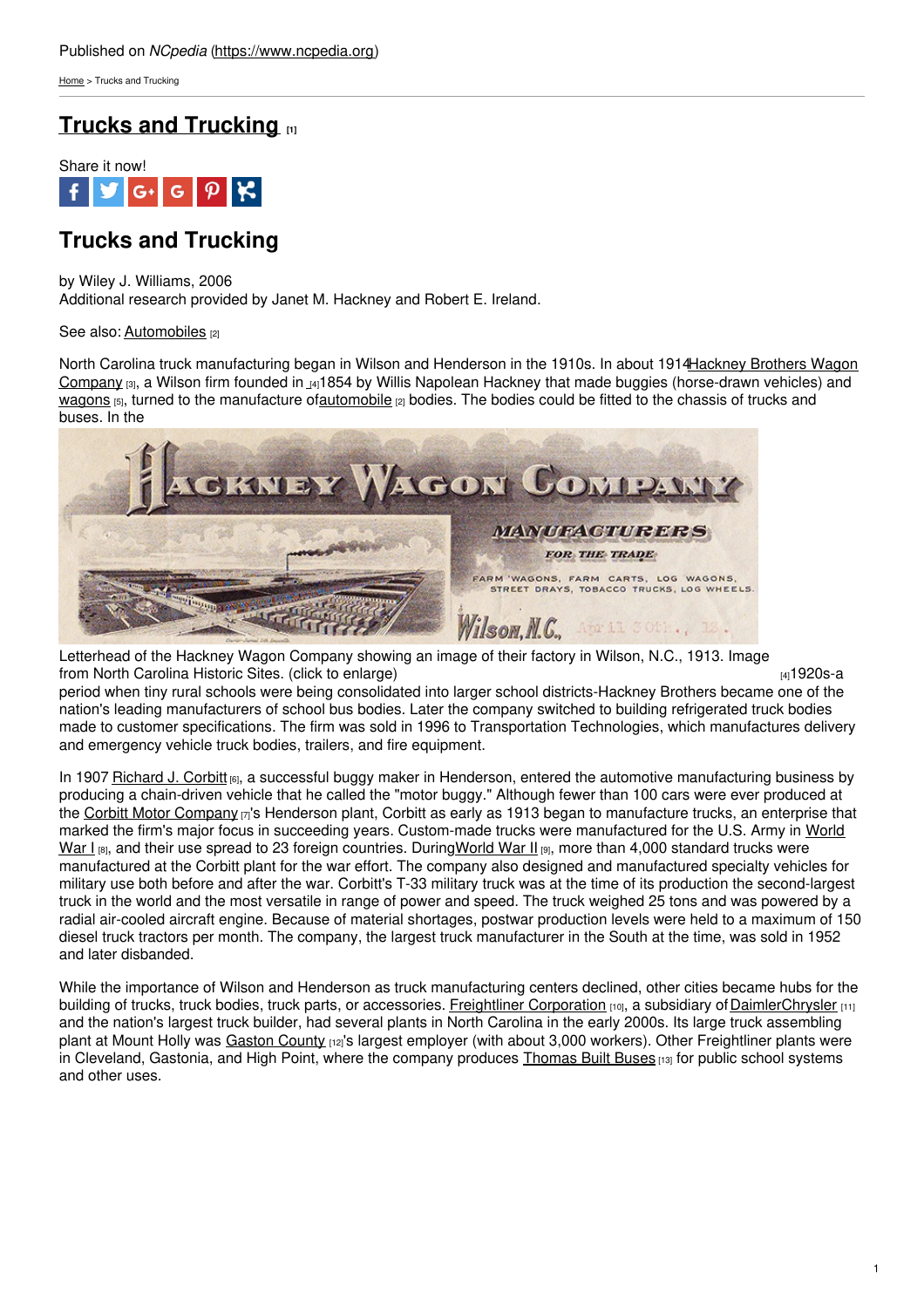

Back cover montage of the Carolina Freight Carriers Corporation Routing Guide, 1985. Image from the North

 $H_1$ <sub>14</sub> North Carolina's truck transportation industry has grown from a small operation in the 1920s to a vast system transporting a substantial portion of the state's freight and other materials-often at the expense of the [railroads](https://www.ncpedia.org/railroads) [15]and air freight carriers. The trucking industry in the early twenty-first century represented about 80 percent of the state's commercial freight [transportation](https://www.ncpedia.org/transportation) [16] market. Private carriers, comprising by far the largest component of the industry, were owned or leased and operated by industrial concerns, farmers, and others. So-called exempt carriers (those exempt from certain government regulations) transported only special kinds of goods or used their trucks only for specific purposes, such as hauling certain agricultural products or carrying newspapers.

The trucking industry is particularly sensitive to economic climates and changes in government regulations, particularly at the federal level. For example, three major [companies-Hennis,](https://www.ncpedia.org/geography/winston-salem) McLean, and Pilot-moved their headquarters to Winston-Salem [17] before 1950 only to declare bankruptcy by 1989. Other problems have plagued the industry. Low pay, particularly for drivers, has at times left thousands of driver slots unfilled. Many truckers have retired because of long absences from their families or monotony on long hauls. Others have left because of dissatisfaction with regulations at all levels of government, such as restrictions prohibiting trucks in certain lanes of interstate [highways](https://www.ncpedia.org/highways) realigned in certain streets in localities, as well as maximum weight, width, and height limits. To cope with higher fuel costs, carriers have often absorbed these costs through surcharges or increases in basic rates.

[Charlotte](https://www.ncpedia.org/geography/charlotte) rigin 2006 was home to the most trucking companies in the state, continuing the city's reputation as a large manufacturing and distribution center. [Asheville](https://www.ncpedia.org/geography/asheville) [20], [Fayetteville](https://www.ncpedia.org/fayetteville-0) [21], [Wilmington](https://www.ncpedia.org/geography/wilmington) [22], [Durham](https://www.ncpedia.org/geography/durham-city) [23], [Greensboro](https://www.ncpedia.org/greensboro-0) [24], Hickory, High [Point](https://www.ncpedia.org/high-point-0) [25], [Raleigh](https://www.ncpedia.org/geography/raleigh) [26], and Winston-Salem/Kernersville were also large centers of trucking operations. Interstate highways have made the entire state accessible to major markets across the country, particularly in the Northeast and Southeast.

### **References:**

Clyde C. Carter, *State Regulation of Commercial Motor Carriers in North Carolina*(1958).

Charles Lavoy Hilton, "A Study of the Regulated For-Hire Motor Carrier Industry in North Carolina, 1946-1956" (M.A. thesis, UNC-Chapel Hill, 1957).

Robert E. Ireland, *Entering the Auto Age: The Early Automobile in North Carolina, 1900-1930*(1990).

### **Additional Resources:**

Prunkl, Pete. "Before Freightliner, there was Corbitt Truck."*The Salisbury Post*. August 26, 2012. http://www.salisburypost.com/Entertainment/082612-book-star-of-the-south-gcd [27] (accessed October 10, 2012).

Star of the South: The Corbitt Truck Company Story." by Dick Callaway, Walter R. Turner and Charles W. Wadelington.

North Carolina Trucking Association official website: <http://nctrucking.wildapricot.org/> [28]

Wilson, Jeff B. "Motor Carriers Develop Rapidly Into Vital State Industry."*The E.S.C. Quarterly* 11. Nos 3, 4. 1953. p.84 86. <http://digital.ncdcr.gov/u?/p249901coll22,451985> [29] (accessed October 10, 2012).

Spaulding, George E. "McLean Becomes Largest Trucking Firm in Southeast States."*The E.S.C. Quarterly* 11. Nos 3, 4. 1953. p.87-88. <http://digital.ncdcr.gov/u?/p249901coll22,451985> [29] (accessed October 10, 2012).

"Akers Motor Lines Becomes State's Second Largest Carrier."*The E.S.C. Quarterly* 11. Nos 3, 4. 1953. p.89-90. <http://digital.ncdcr.gov/u?/p249901coll22,451985> [29] (accessed October 10, 2012).

### **Image Credits:**

Hackney Wagon Company/Courier-Journal Lith. "Receipt, Accession #: S.HS.2008.5.352 [30]." 1913. North Carolina Historic Sites.